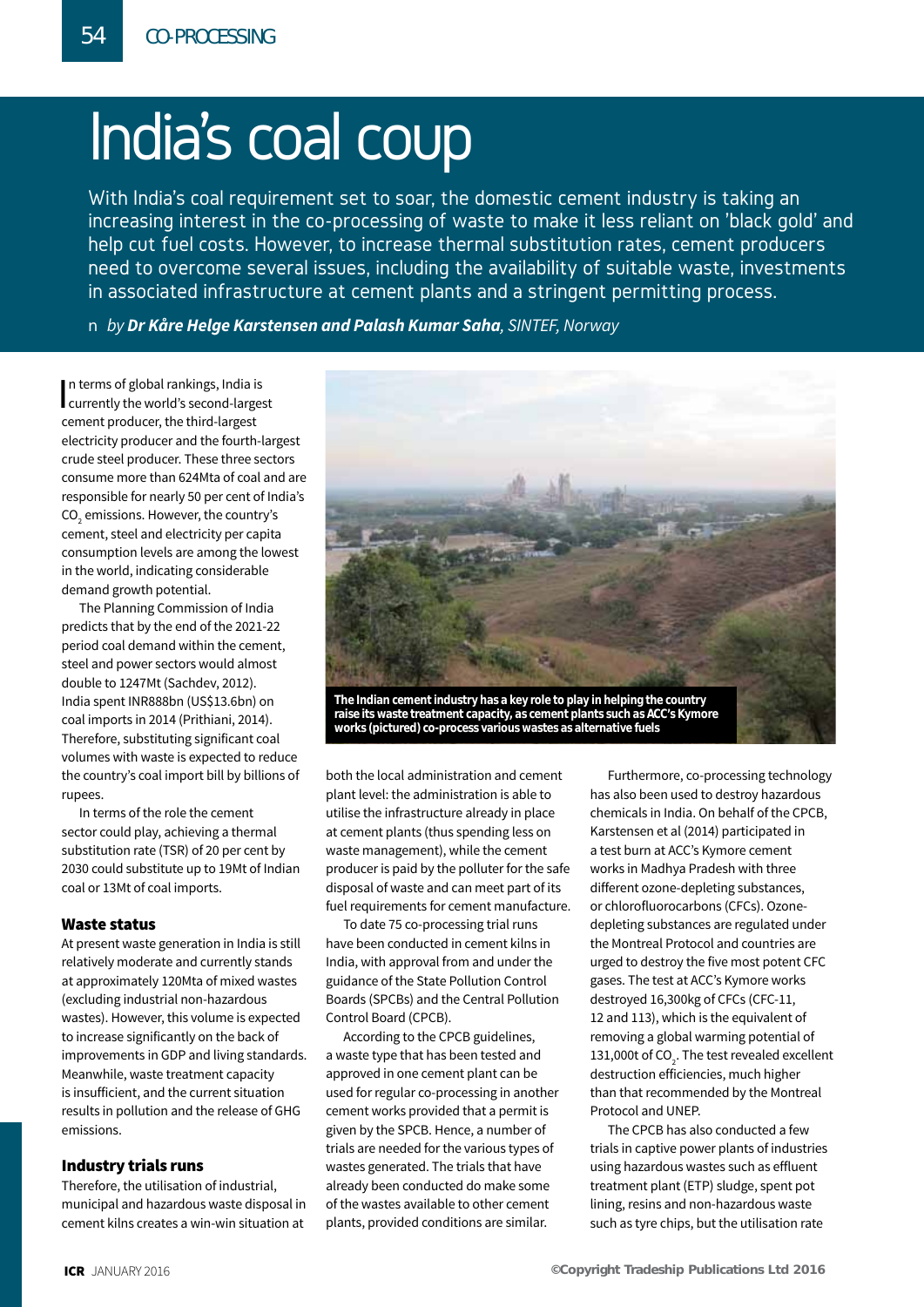| Table 1: TSR achieved in major Indian cement companies, 2014 |                |                     |                                                          |  |  |  |  |
|--------------------------------------------------------------|----------------|---------------------|----------------------------------------------------------|--|--|--|--|
| Cement company                                               | <b>TSR (%)</b> | Waste<br>used $(t)$ | Reference                                                |  |  |  |  |
| <b>ACC</b>                                                   | 2.46           | $850*$              | ACC Ltd Sustainable Develvopment Report 2014             |  |  |  |  |
| Ambuja Cements                                               | 3.95           | 178,000             | Ambuja Cement Ltd Sustainable Development Report 2014    |  |  |  |  |
| Binani Cement                                                | 2.17           | $394*$              | Binani Cement Ltd Sustainable Development Report 2010-11 |  |  |  |  |
| UltraTech Cement                                             | 2.2            | 173,500             | UltraTech Cement Ltd Annual Report 2014-15               |  |  |  |  |
| <b>Shree Cement</b>                                          | 0.56           | 5086                | Shree Cement Ltd Sustainable Development Report 2012-13  |  |  |  |  |
|                                                              |                |                     |                                                          |  |  |  |  |

*\*Waste utilised expressed in heat value (in TJ)*



has not exceeded the one per cent mark (Gupta, 2012).

#### TSR trends in India's cement industry

The TSR in India's cement works has increased significantly over the last few years. As at 1 February 2011, the TSR rate for UltraTech Cement and ACC was 0.47 and 0.59 per cent, respectively. (Karunakaran and Ghosh, 2011).

While the thermal substitution of coal with waste has increased since, it still remains low at an average one per cent. Co-processing is now, however, being implemented by other large domestic producers such as Ambuja Cements, Shree Cements, Jaypee, Dalmia Cement, Lafarge, India Cements, Bharathi Cement, CRH, HeidelbergCement India, Zuari Cement and Madras Cement.

In 2014 UltraTech Cement and ACC had achieved a TSR of 2.22 and 2.46 per cent, respectively. The larger companies, which make up a combined market share of 60 per cent, are currently estimated to have a TSR of 2.5 per cent.

Table 1 shows the TSR achieved by five major cement companies in India in 2014.

It should be noted that these firms are also the frontrunners of AFR utilisation and therefore their TSR achievements cannot be extrapolated across the whole industry.

A status report published by the Confederation of Indian Industry (CII) in May 2015 showed that the average TSR of 36 cement plants, corresponding to 109Mta of cement capacity, was 3.55 per cent.

#### Waste availability

In terms of the availability of wastes

suitable for co-processing, studies conducted by India's Ministry of New and Renewable Energy (MNRE) have estimated surplus biomass availability at about 120-150Mta, covering agricultural

and forestry residues. The 62Mt of municipal solid waste (MSW) generated in urban India includes a combustible fraction of 12Mt that can be potentially converted to RDF, thereby replacing 8Mt of coal, according to a waste-to-energy report published by the Planning Commission's task force. Out of the current generation of 4Mt of landfillable and incinerable hazardous wastes, 2.5Mt (60 per cent) is awaiting proper disposal.

The availability of wastes/AFs between 2015-30 is given in Table 2. It is expected that the availability from current levels (ie, 2015), will grow by five per cent per annum, which is a conservative estimate given that GDP projections over the same period are more optimistic.

#### Present and potential waste types used

The cement industry currently utilises 45Mt of fly ash (from coal-based power plants) to produce Portland pozzolana cement (PPC) and 10Mt of granulated blast furnace slag or GBFS (from pig iron production) to manufacture Portland slag cement (PSC). The share of PPC and PSC in total cement output is 66 and nine per cent, respectively (Rajya Sabha secretariat, 2011).

At present, the average utilisation of fly ash in PPC is 27 per cent and GBFS in

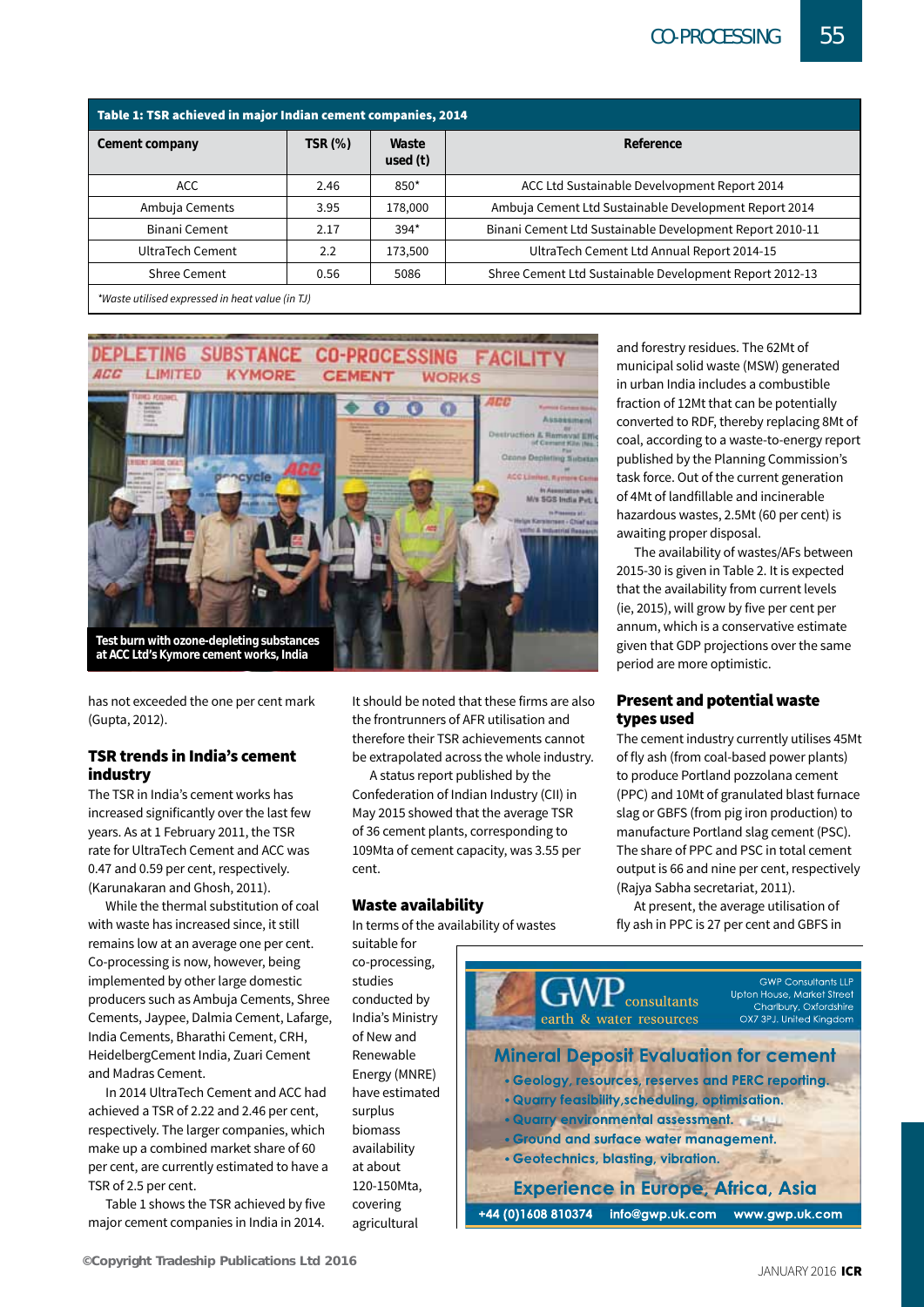| Table 2: availability of fossil AFs and mixed wastes, 2015-30 |       |      |      |      |  |  |  |
|---------------------------------------------------------------|-------|------|------|------|--|--|--|
|                                                               | 2015* | 2020 | 2025 | 2030 |  |  |  |
|                                                               |       |      |      |      |  |  |  |
| Hazardous industrial wastes (Mt)                              | 2.5   | 3.2  | 4.1  | 5.2  |  |  |  |
| RDF (Mt)                                                      | 12.0  | 15.3 | 19.5 | 24.9 |  |  |  |
| Industrial plastics (Mt)                                      | 0.2   | 0.3  | 0.3  | 0.4  |  |  |  |
| Tyres (Mt)                                                    | 0.7   | 0.9  | 1.2  | 1.5  |  |  |  |
| Total (Mt)                                                    | 8.9   | 11.4 | 14.5 | 18.6 |  |  |  |
| * 2015 figures are sourced from the latest available data     |       |      |      |      |  |  |  |

PSC is 40 per cent (WBCSD CSI, 2012). The Bureau of Indian Standards (BIS) allows up to 35 per cent of fly ash in PPC and up to 70 per cent of GBFS in PSC. If the share of PPC and PSC in total cement output remains the same, to achieve 35 per cent of fly ash utilisation in PPC and 70 per cent of GBFS in PSC, 138-196Mt of fly ash and 38-53Mt of slag would be required by 2030.

GBFS, fly ash, steel/LD slag, carbide sludge and lead-zinc slag can also be used as alternative sources of decarbonated calcium. The use of decarbonated/noncarbonate lime-bearing raw materials offers the dual benefit of CO $_{\textrm{\tiny{2}}}$  reduction and energy efficiency. GBFS and copper slag can be utilised as alternative sources of mineralisers to accelerate reaction rates at some or all stages of clinkerisation. Mineralisers enable the use of low-quality limestone and more pozzolanic material. Steel/LD slag and copper slag can be used as alternative sources of iron corrective.

#### Economics and pricing

The pricing of waste management services is a key factor, both to ensure waste minimisation at source (to reduce disposal costs for waste generators) as well as making them affordable for cement manufacturers (encouraging cement producers to install the infrastructure needed for proper handling, storage and firing at their plants) for increased TSR. The "polluter-pays" principle should be the basis for the economic and financial analysis of waste utilisation.

For commodity-like materials such as processed RDF, used tyres and biomass, cement plants should be able to achieve a payback for their investments (ie the benefits of substitution outweighing material costs and preparation and handling costs). Prices of such commoditylike wastes depend on market dynamics. Waste source-to-cement plant logistics also play an important role in determining the price. For biomass and RDF, where bulk density is low, logistical costs become even more important.

For an RDF manufacturer, the tipping fee from the municipality plus the revenue from selling RDF should offset the costs. The municipality, in turn, may recover the costs by charging citizens for the services provided, in terms of user fee or taxes.

Restrictions or limits on landfill (or the inclusion of externality charges or future liability costs to landfill charges), rising fossil fuel prices and the possible price on carbon and carbon trading schemes are some of the initiatives which will give impetus to co-processing initiatives in India. It is not possible to provide an accurate and universal economic calculation or business model for all of India as this will depend on local circumstances.

#### Infrastructure and investment status

More than US\$60m has been invested in the last four years to develop preprocessing facilities for the Indian cement sector. For the cement industry to achieve a 20 per cent TSR by 2030, massive investments would be required for preprocessing, storage, handling, feeding and the change of burners and/or emission abatement systems (filters, catalysts, etc) with typical payback of 6-8 years. For a 1Mta cement plant, the costs of preprocessing and co-processing installations is calculated to be INR400m (US\$6m).

With a strong focus on the increased and accelerated use of AFR, it is necessary for newer cement plants to consider AFR storage, handling and feeding systems in the design phase, taking into consideration future scalability and retrofits.

#### Emission standards and permitting procedure

The CPCB guidelines on co-processing mandates zero net emissions from co-processing, ie, emissions during

co-processing should not be different from the emissions during cement production with conventional fuels. There are currently no emission limits for cement kiln co-processing.

The cement industry prefers uniform emissions standards for co-processing rather than case-by-case permits. In India it normally takes more than a year for a waste stream to obtain regular permits for co-processing. Firstly, the law and guidelines mandate that trial runs be conducted for each new waste streams. The trials and regular usage must then be approved by both the SPCB and CPCB.

For some special and difficult-to-treat hazardous wastes (such as pesticides, PCB, CFC), it is particularly important that trials are carried out to ensure compliance with environmental as well as occupational health and safety guidelines.

#### Co-processing competence and capacity

There are currently no Indian institutions with formal competence on co-processing. However, larger cement producers that are part of international companies are developing their expertise. There are also experts within the CPCB. In addition, stakeholder meetings, workshops and international study tours in the last four years under the CPCB-SINTEF co-processing project, have contributed to improving industry and regulator competence levels.

#### Meeting the TSR target

While the Indian cement industry generally welcomes the idea of co-processing, comparatively stringent and costly permitting processes can create a disincentive for some companies. A permitting system resembling "international best practice" will probably stimulate broader interest. A revision and update of the existing guidelines and permitting requirements, addressing issues such as interstate transportation and emission limits, is considered to be of crucial importance in terms of stimulating increased co-processing practice.

To supply future requisite quantities of RDF to cement industries, several MSWto-RDF facilities need to be set up in all major metropolitan and class 1 cities. This may be achievable through public-private partnerships with funding and aid from the central government or other agencies.

With proper government preparation, planning and guidance, co-processing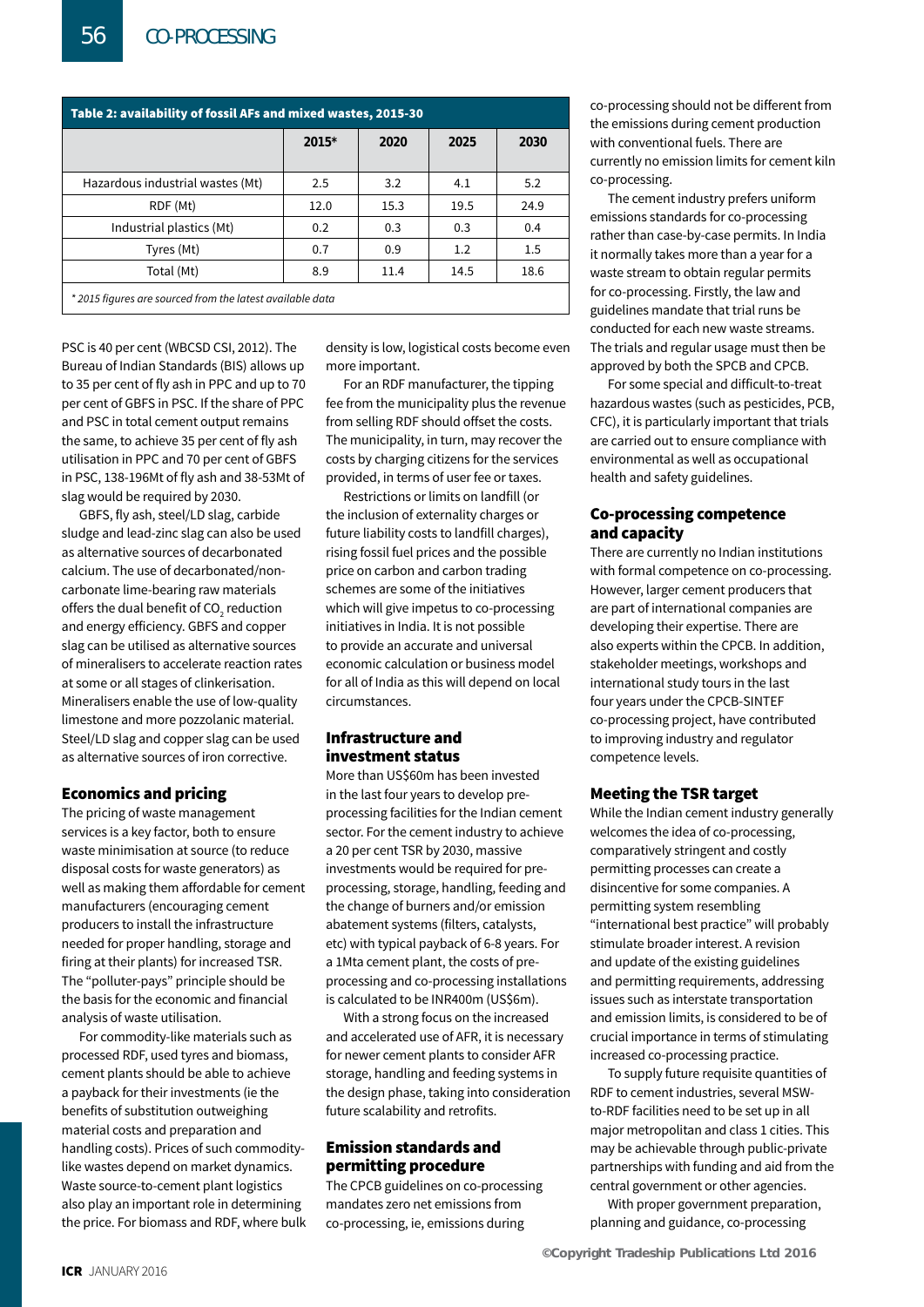of various wastes in energy-intensive industries can be expected to contribute significantly to waste treatment capacity in India, thereby reducing the need to build incinerators and landfills. Moreover, it can reduce CO $_{\tiny 2}$  emissions significantly.

The co-processing of waste in cement plants requires highly-qualified experts to install and set up the equipment and train personnel to operate this equipment. Indian industries still need to develop the capacity and competence. The aspiration of achieving a 20 per cent TSR by 2030 in the Indian cement industry is challenging but achievable. n

#### **References**

<sup>1</sup> ACC LTD (2014) *Sustainable development report 2014*.

http://www.accLtd.com/newsite/pdf/ ACCSR030915\_1.pdf.

2 Ambuja Cements Ltd (2014) *Sustainable development report 2014.*

http://www.ambujacement.com/sustainability/ report2014/.

3 Binani Cement Ltd (2012) *Sustainability report 2010-11*. http://binaniindustries.com/ wp-content/uploads/binani-sustainabilityreport-nov-2012.pdf.

4 Confederation of Indian Industries (CII) (2015) *Status paper on AFR usage in Indian cement industry – an initiative by CII-CMA, May 2015*.

<sup>5</sup> GUPTA, P K (2012) 'Scenario of co-processing of wastes in India'. *CPCB and SINTEF Workshop*, Bhopal, India, 1 November 2012.

6 Kamyotra, J S, Bala, S S, Gupta, P K and KARSTENSEN, K H (2013) 'Co-processing of wastes in resource and energy intensive industry in India – an introduction' in: *ICR*, March, p91-95.

7 Kamyotra, J S, Bala, S S, Gupta, P K and Karstensen, K H (2013a) 'Regulatory requirements and co-processing experiences in India' in: *ICR*, March, p95-100.

8 Karstensen, K H, Parlikar, U V, Ahuja, D, Sharma, S, Chakraborty, M A, Maurya, H P, MALLIK, M, GUPTA, P K, KAMYOTRA, J S, Bala, S S and Kapadia, B V (2014) 'Destruction of concentrated chlorofluorocarbons in India demonstrates an effective option to simultaneously curb climate change and ozone depletion' in: *Environmental Science Policy*, 38, p237-244.

9 Karunakaran, N and Ghosh, A (2011) 'The Waste Wars' in: *Economic Times of India*, 1 February 2011.

<sup>10</sup> Ministry of New and Renewable Energy (MNRE) – Government of India (sd) *Biomass and co-generation programme* http://mnre. gov.in/schemes/grid-connected/biomasspowercogen/ (accessed 24 January 2015) 11 PRITHIANI, R (2014) 'India Inc to benefit as imported coal prices set to fall' in: *The Hindu*, 29

December. http://www.thehindu.com/business/ Industry/india-inc-to-benefit-as-imported-coalprices-set-to-fall/article6730983.ece.

12 Planning Commission (2014) *Report of the task force on waste to energy (volume 1) – in the context of integrated MSW management, May* 

*<sup>2014</sup>*. 13 Rajya Sabha Secretariat (2011) 95th report on performance of cement industry (presented to the Rajya Sabha on 24th February, 2011 and laid on table of the Lok Sabha on 24th Feb, 2011). Department related to parliamentary standing committee on commerce. Parliament of India.

<sup>14</sup> SACHDEV, R K (2012) 'Indian coal sector in: *India Energy Book*. New Delhi, India: World Energy Council, 154p. http://www. indiaenvironmentportal.org.in/files/file/ ieb2012.pdf.

15 Shree Cement Ltd (2013) *9th Corporate sustainability and responsibility report 2012-13*. http://www.shreecement.in/pdf/shree-cementcsr.pdf.

16 ULTRATECH CEMENT LTD (2015) *Annual report 2014-15*. http://www. ultratechcement.com/common/images/ downloads/07302015175503\_2014-15 per cent20Annual per cent20Report.pdf. 17 World Business Council for Sustainable Development – Cement Sustainability Initiative (WBCSD – CSI) (2012) *Existing and potential technologies for carbon emissions reductions in the Indian cement industry –* a set of technical papers produced for the project 'Low Carbon Technology Roadmap for the Indian Cement Industry'.